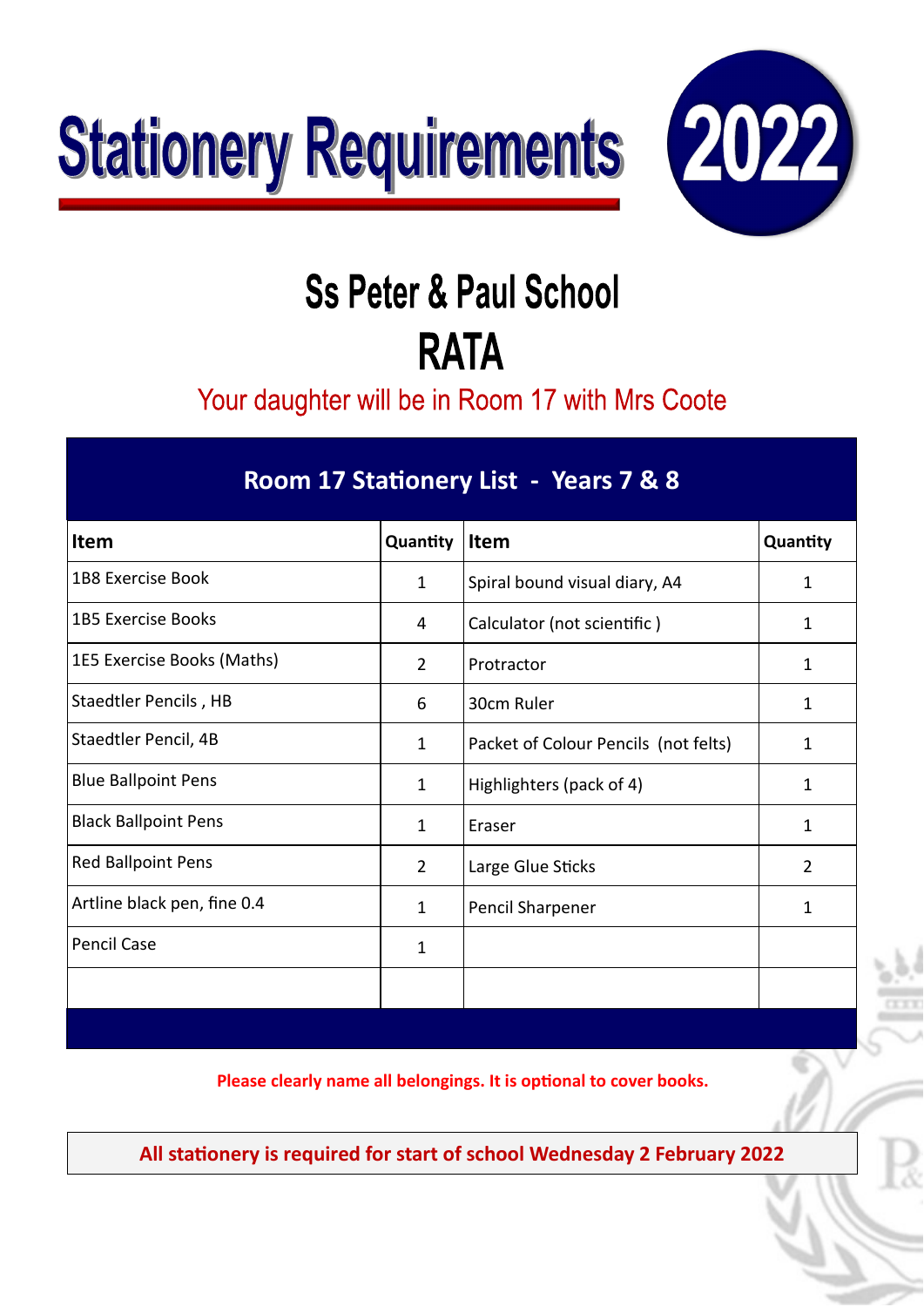



## **Ss Peter & Paul School RATA**

Your daughter will be in Room 18 with Ms Abella

| Room 18 Stationery List - Years 7 & 8 |                |                                      |                |  |  |
|---------------------------------------|----------------|--------------------------------------|----------------|--|--|
| <b>Item</b>                           | Quantity       | Item                                 | Quantity       |  |  |
| <b>1B8 Exercise Book</b>              | $\mathbf{1}$   | <b>Pencil Case</b>                   | $\mathbf{1}$   |  |  |
| <b>1B5 Exercise Books</b>             | 4              | Calculator (not scientific)          | 1              |  |  |
| 1E5 Exercise Books (Maths)            | $\overline{2}$ | Protractor                           | $\mathbf{1}$   |  |  |
| Staedtler Pencils, HB                 | 6              | 30cm Ruler                           | 1              |  |  |
| Staedtler Pencil, 4B                  | $\mathbf{1}$   | Packet of Colour Pencils (not felts) | 1              |  |  |
| <b>Blue Ballpoint Pens</b>            | $\mathbf{1}$   | Highlighters (pack of 4)             | 1              |  |  |
| <b>Black Ballpoint Pens</b>           | 1              | Eraser                               | 1              |  |  |
| <b>Red Ballpoint Pens</b>             | $\overline{2}$ | Large Glue Sticks                    | $\overline{2}$ |  |  |
| Artline black pen, fine 0.4           | $\mathbf{1}$   | Pencil Sharpener                     | 1              |  |  |
| Spiral bound visual diary, A4         | 1              |                                      |                |  |  |
|                                       |                |                                      |                |  |  |

**Please clearly name all belongings. It is optonal to cover books.**

**All statonery is required for start of school Wednesday 2 February 2022**